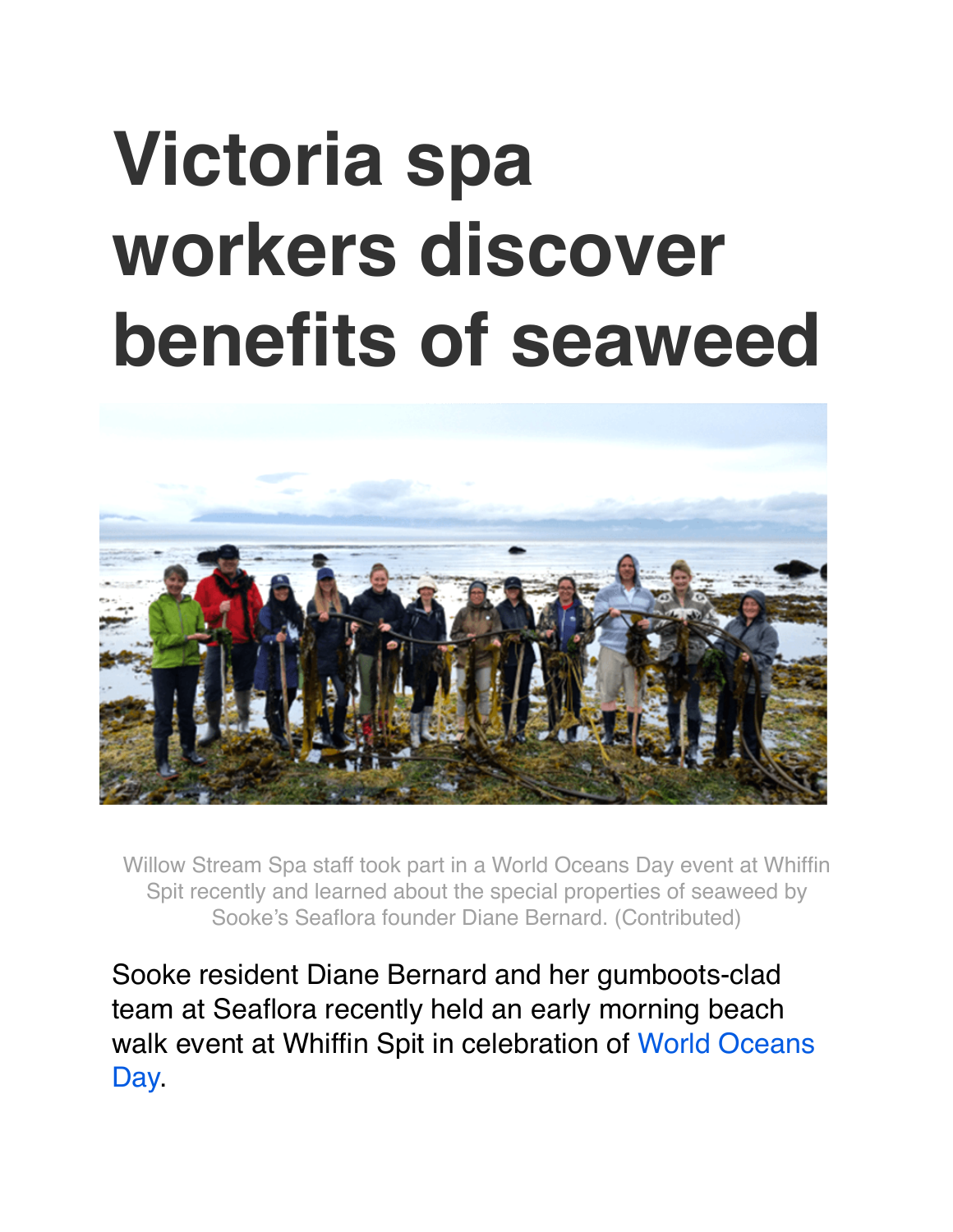Their guests on June 8 were spa team members from [Willow Stream Spa at Fairmont Empress Hotel](http://www.fairmont.com/empress-victoria/willow-stream/) in Victoria. Under a typical West Coast drizzle, the group of a dozen or so scoured the inter-tidal zone at low tide, armed with wooden walking sticks and an eagerness to learn. At their lead was the knowledgeable Bernard, also known as the Seaweed Lady in local circles, of [Seaflora Skincare](https://seafloraskincare.com/), a locally produced face and body care line based on sustainably-harvested organic seaweeds, ocean mud, and marine minerals.

The goal of the morning was to introduce Willow Stream Spa team members to the swath of wild organic seaweeds infused into Seaflora products.

Walking along the inter-tidal zone, guests were invited to observe and to hold fresh seaweeds as Bernard spoke to their many uses and benefits.

Throughout the event, guests learned that though there are more than 500 species of seaweed, they are easily divided into three groups: red, brown, and green. The group quickly realized that seaweeds come in all shapes and sizes – and that some of them make excellent wigs, deluxe boas, and Tiki skirts.

While the event was planned around the introduction at Willow Stream Spa of an exclusive new treatment using